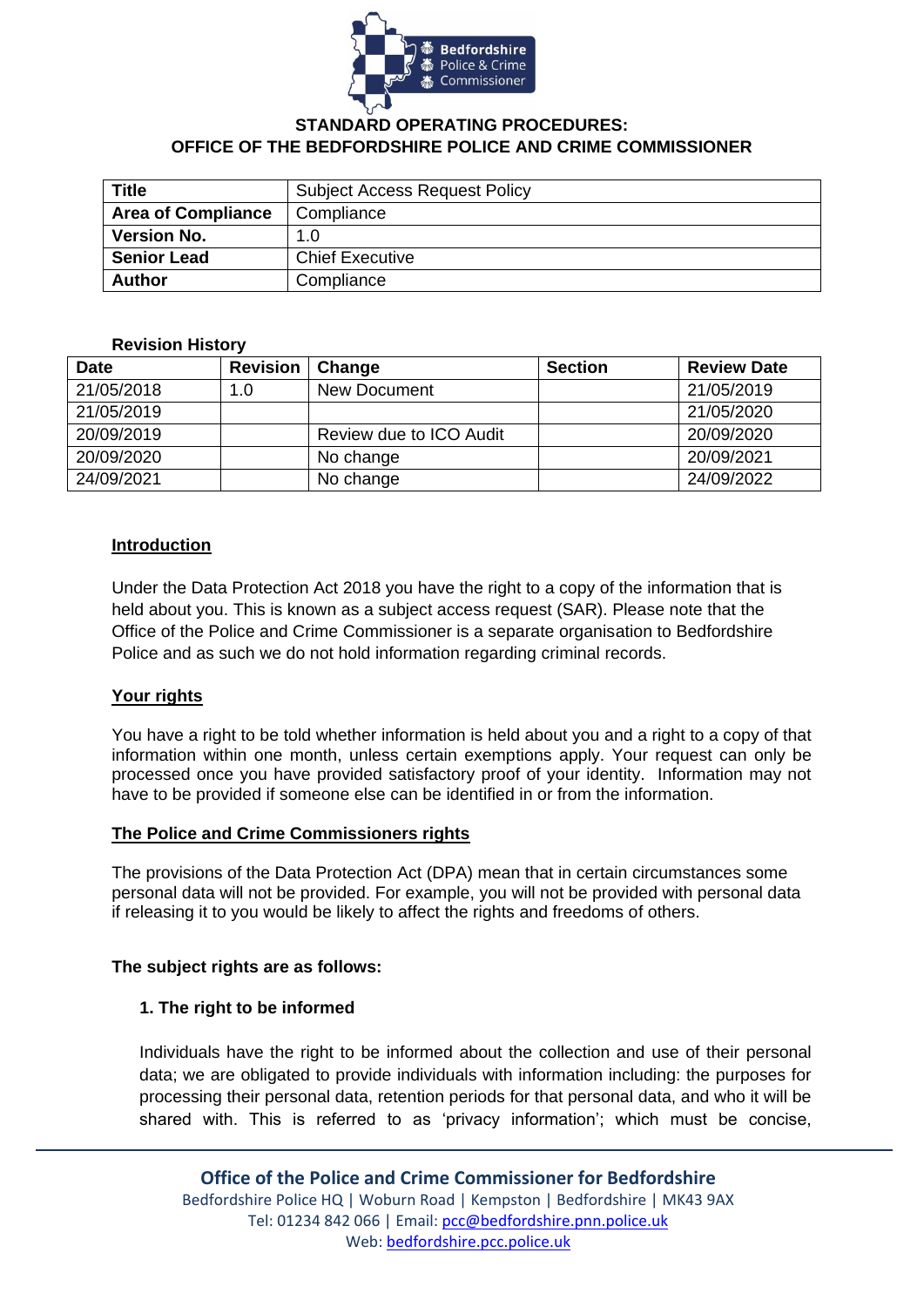transparent, intelligible, easily accessible, and it must use clear and plain language. Information Asset Owners, working with the assistance of the Data Protection Officer, are responsible for ensuring this right is satisfied through the provision of privacy notices.

# **2. The right to access (Subject Access)**

Individuals have the right to be aware of and verify the lawfulness of the processing the forces are carrying out. There is no requirement for a request to be in writing. We are required to provide a copy of the information free of charge, and at the latest within one month of receipt (subject to exemptions).

# **3. The right to rectification**

Individuals have a right to have inaccurate personal data rectified, or completed if it is incomplete. An individual can make a request for rectification verbally or in writing. The forces are obligated to provide a response within one calendar month. In certain circumstances the forces can refuse a request for rectification.

# **4. The right to erasure**

Individuals have the right to request the deletion or removal of their personal data.

# **5. The right to restrict processing**

Individuals have the right to request the restriction or suppression of their personal data. This is not an absolute right and only applies in certain circumstances. When processing is restricted, it is permitted to store the personal data, but not use it. An individual can make a request for restriction verbally or in writing, and the forces have one calendar month to respond to a request.

# **6. The right to data portability (only applies to General Processing)**

The right to data portability allows individuals to obtain and reuse their personal data for their own purposes across different services. It allows them to move, copy or transfer personal data easily from one IT environment to another in a safe and secure way, without hindrance to usability.

# **7. The right to object (only applies to General Processing)**

Individuals have the right to object to processing based on legitimate interests or the performance of a task in the public interest/exercise of official authority (including profiling). Also direct marketing (including profiling); and processing for purposes of scientific/historical research and statistics.